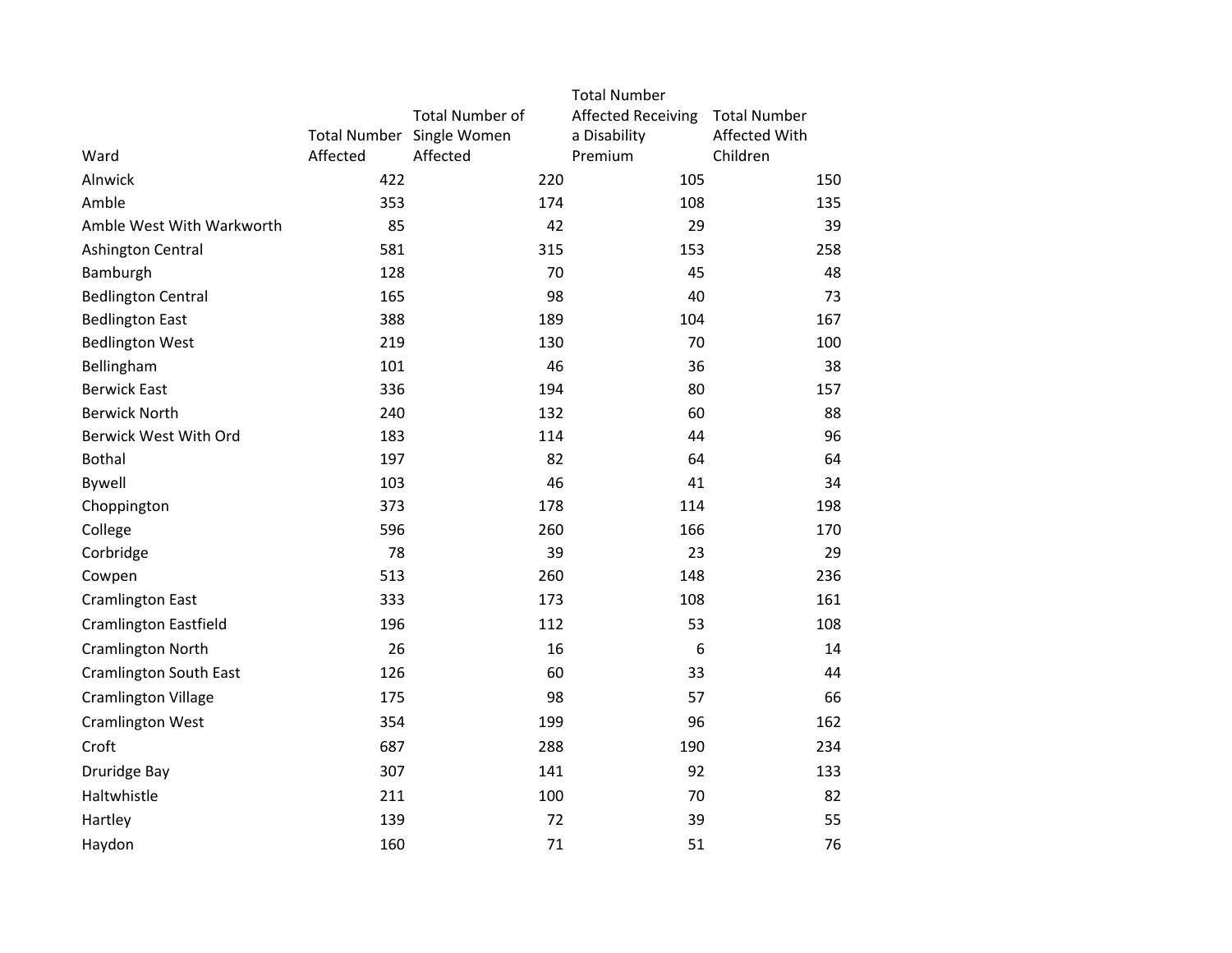| Haydon And Hadrian               | 107 | 55  | 29  | 54  |
|----------------------------------|-----|-----|-----|-----|
| <b>Hexham Central With Acomb</b> | 196 | 101 | 60  | 71  |
| <b>Hexham East</b>               | 194 | 103 | 49  | 90  |
| Hexham West                      | 27  | 14  | 8   | 13  |
| Hirst                            | 767 | 352 | 209 | 339 |
| Holywell                         | 273 | 125 | 78  | 86  |
| Humshaugh                        | 91  | 47  | 24  | 47  |
| Isabella                         | 569 | 311 | 170 | 238 |
| <b>Kitty Brewster</b>            | 455 | 220 | 126 | 212 |
| Longhorsley                      | 49  | 28  | 17  | 25  |
| Longhoughton                     | 59  | 26  | 19  | 24  |
| Lynemouth                        | 269 | 126 | 87  | 102 |
| Morpeth Kirkhill                 | 170 | 93  | 53  | 74  |
| Morpeth North                    | 112 | 57  | 36  | 41  |
| Morpeth Stobhill                 | 196 | 106 | 62  | 76  |
| Newbiggin Central And East       | 442 | 192 | 134 | 173 |
| Newsham                          | 448 | 215 | 115 | 212 |
| Norham And Islandshires          | 123 | 52  | 42  | 36  |
| Pegswood                         | 224 | 99  | 82  | 94  |
| Plessey                          | 153 | 87  | 36  | 86  |
| Ponteland East And Stannington   | 37  | 20  | 14  | 16  |
| Ponteland North                  | 91  | 51  | 30  | 46  |
| Ponteland South With Heddon      | 21  | 11  | 6   | 8   |
| Ponteland West                   | 35  | 20  | 9   | 17  |
| Prudhoe North                    | 185 | 114 | 47  | 82  |
| Prudhoe South                    | 321 | 171 | 84  | 159 |
| Rothbury                         | 108 | 50  | 35  | 41  |
| Seaton With Newbiggin West       | 309 | 140 | 79  | 152 |
| Seghill With Seaton Delaval      | 380 | 191 | 118 | 138 |
| Shilbottle                       | 128 | 59  | 35  | 66  |
| Sleekburn                        | 341 | 156 | 92  | 150 |